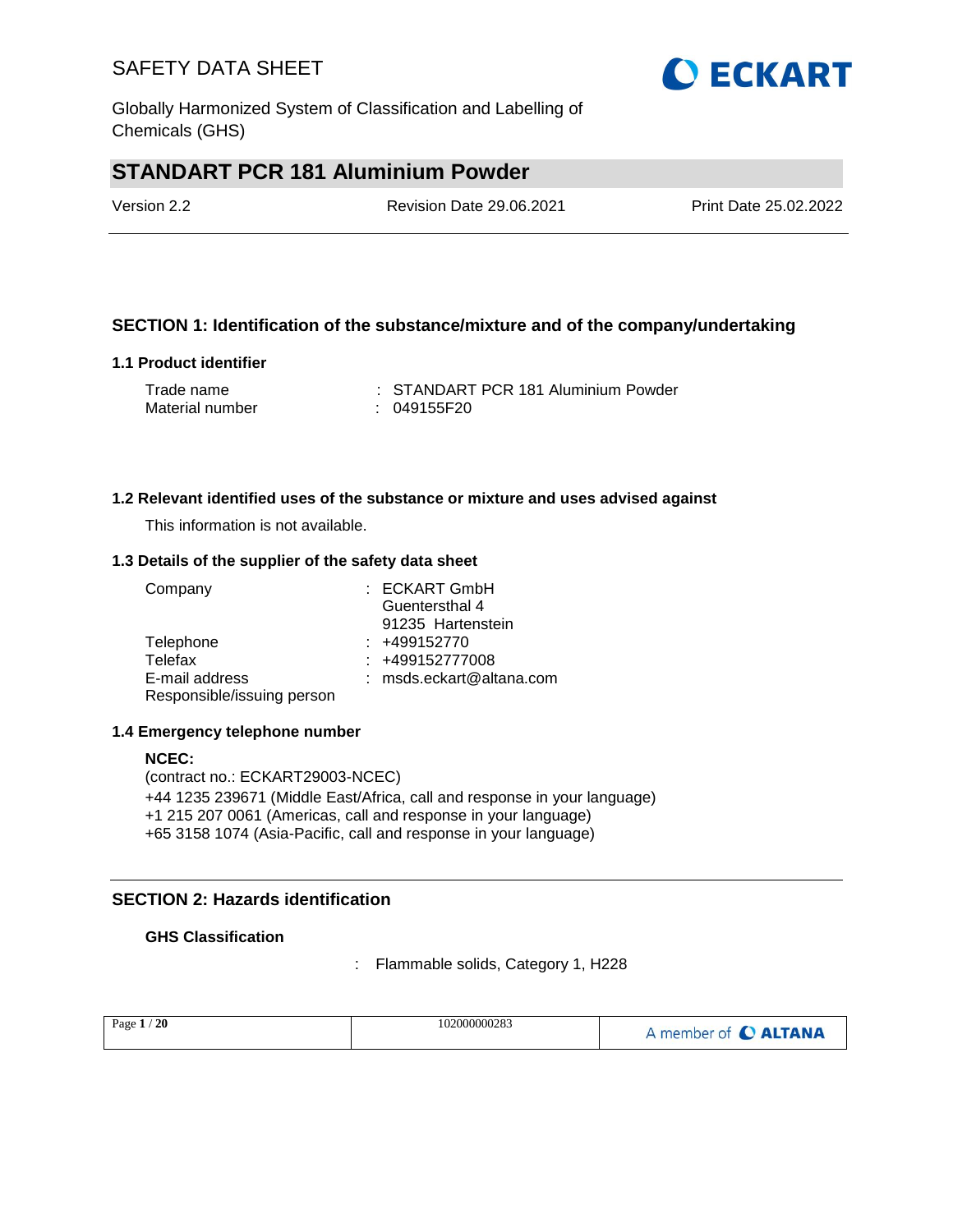Globally Harmonized System of Classification and Labelling of Chemicals (GHS)



# **STANDART PCR 181 Aluminium Powder**

| Version 2.2                                                             |                                                                                                                                            | <b>Revision Date 29.06.2021</b>                                                                                                                                                                                                                                                                                                                   | Print Date 25.02.2022                                                                          |
|-------------------------------------------------------------------------|--------------------------------------------------------------------------------------------------------------------------------------------|---------------------------------------------------------------------------------------------------------------------------------------------------------------------------------------------------------------------------------------------------------------------------------------------------------------------------------------------------|------------------------------------------------------------------------------------------------|
| Information concerning particular<br>hazards for human and environment: |                                                                                                                                            | : Please refer to our website for further important                                                                                                                                                                                                                                                                                               | safety instructions for handling aluminium powder:                                             |
|                                                                         |                                                                                                                                            | _Alupulver_Safety_engl.pdf                                                                                                                                                                                                                                                                                                                        | http://www.eckart.net/fileadmin/eckart/Service/GDA                                             |
| <b>GHS-Labelling</b>                                                    |                                                                                                                                            |                                                                                                                                                                                                                                                                                                                                                   |                                                                                                |
| Symbol(s)                                                               |                                                                                                                                            |                                                                                                                                                                                                                                                                                                                                                   |                                                                                                |
| Signal word                                                             | Danger                                                                                                                                     |                                                                                                                                                                                                                                                                                                                                                   |                                                                                                |
| <b>Hazard statements</b>                                                |                                                                                                                                            | H228: Flammable solid.                                                                                                                                                                                                                                                                                                                            |                                                                                                |
| Precautionary statements                                                | <b>Prevention:</b><br>P210<br>P240<br>P <sub>241</sub><br>equipment.<br>P <sub>280</sub><br><b>Response:</b><br>P370 + P378<br>P370 + P378 | Keep away from heat, hot surfaces, sparks, open<br>flames and other ignition sources. No smoking.<br>Ground and bond container and receiving equipment.<br>Use explosion-proof electrical/ventilating/lighting<br>Wear protective gloves/ protective clothing/ eye<br>protection/ face protection/ hearing protection.<br>powder for metal fires. | In case of fire: Use for extinction: Special<br>In case of fire: Use for extinction: Dry sand. |

### **Hazardous components which must be listed on the label**

### **SECTION 3: Composition/information on ingredients**

Substance No. **:** : :

| Page $2/20$ | 102000000283 | A member of C ALTANA |
|-------------|--------------|----------------------|
|             |              |                      |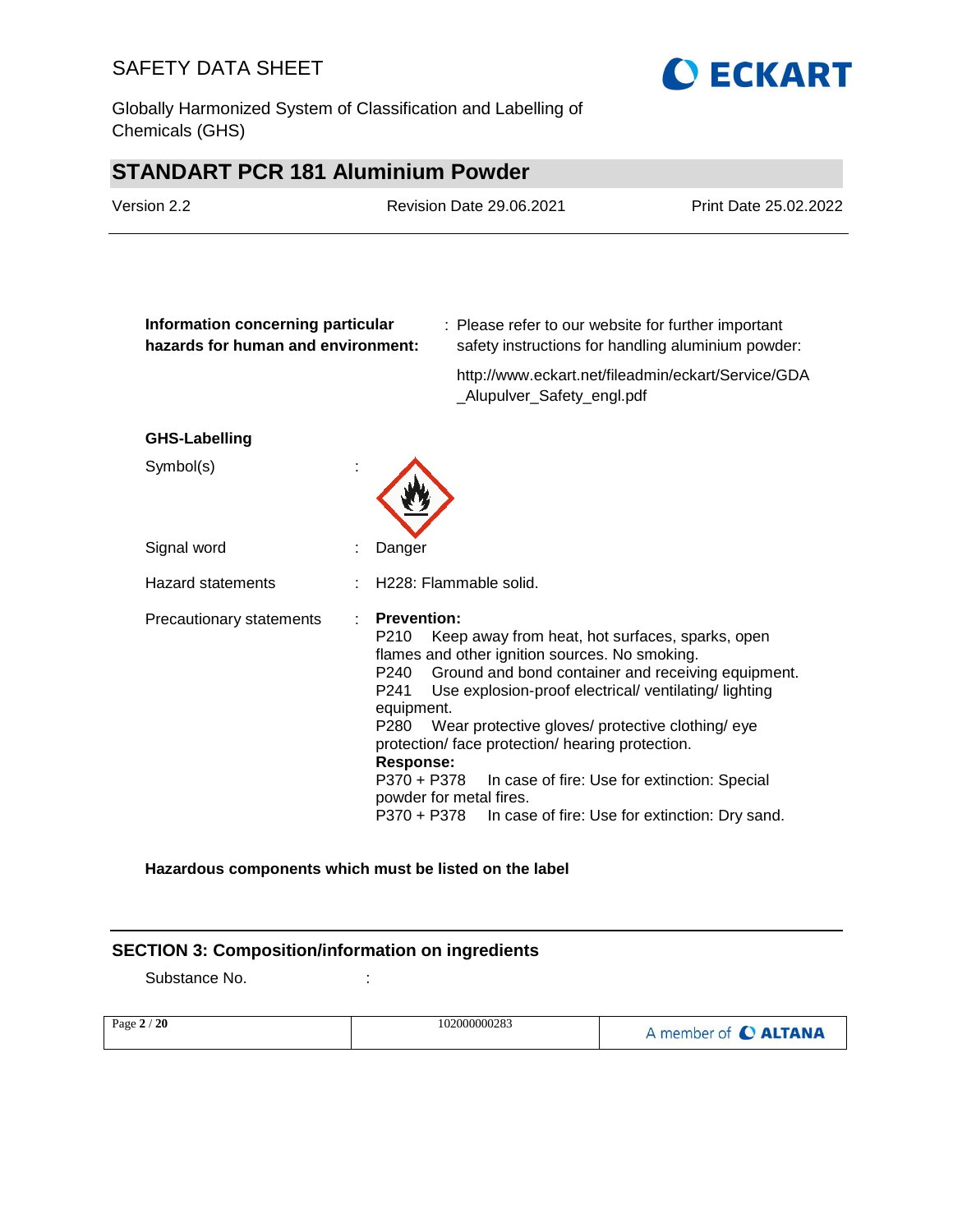

Globally Harmonized System of Classification and Labelling of Chemicals (GHS)

# **STANDART PCR 181 Aluminium Powder**

Version 2.2 Revision Date 29.06.2021 Print Date 25.02.2022

#### **Hazardous components**

| Chemical name                 | CAS-No.<br>EINECS-No.  | Classification and<br>labelling | Concentration <sup>[%]</sup> |
|-------------------------------|------------------------|---------------------------------|------------------------------|
| aluminium powder (stabilised) | 7429-90-5<br>231-072-3 | Flam. Sol.;1;H228               | $50 - 100$                   |
| silicon dioxide               | 7631-86-9<br>231-545-4 | Acute Tox.;5;H303               | $1 - 10$                     |

For the full text of the H-Statements mentioned in this Section, see Section 16.

#### **SECTION 4: First aid measures**

#### **4.1 Description of first aid measures**

| Page $3/20$             | 102000000283                                                                                                                                                 | A member of C ALTANA |
|-------------------------|--------------------------------------------------------------------------------------------------------------------------------------------------------------|----------------------|
| If swallowed            | : Keep respiratory tract clear.                                                                                                                              |                      |
| In case of eye contact  | : Flush eyes with water as a precaution.<br>Remove contact lenses.<br>Keep eye wide open while rinsing.<br>If eye irritation persists, consult a specialist. |                      |
|                         | If on clothes, remove clothes.                                                                                                                               |                      |
| In case of skin contact | : Wash off immediately with soap and plenty of water.                                                                                                        |                      |
| If inhaled              | $:$ Remove to fresh air.<br>If unconscious, place in recovery position and seek medical<br>advice.<br>If symptoms persist, call a physician.                 |                      |
|                         | Move out of dangerous area.<br>Show this safety data sheet to the doctor in attendance.<br>Do not leave the victim unattended.                               |                      |
| General advice          | $:$ Move the victim to fresh air.                                                                                                                            |                      |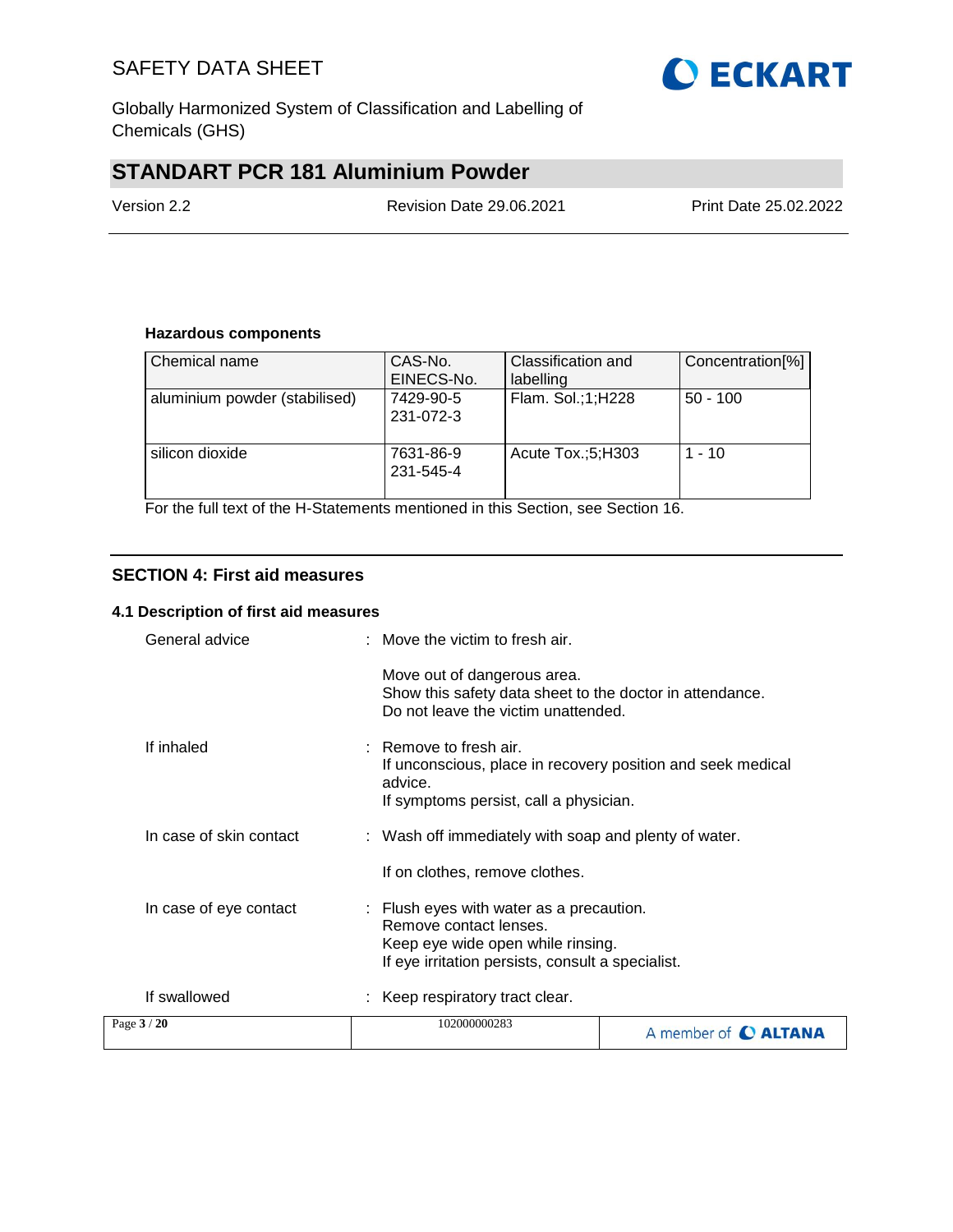

Globally Harmonized System of Classification and Labelling of Chemicals (GHS)

# **STANDART PCR 181 Aluminium Powder**

| Version 2.2 | <b>Revision Date 29.06.2021</b> | Print Date 25.02.2022 |
|-------------|---------------------------------|-----------------------|
|             |                                 |                       |

Do not give milk or alcoholic beverages. Never give anything by mouth to an unconscious person. If symptoms persist, call a physician.

#### **4.2 Most important symptoms and effects, both acute and delayed**

This information is not available.

#### **4.3 Indication of any immediate medical attention and special treatment needed**

This information is not available.

### **SECTION 5: Firefighting measures**

| 5.1 Extinguishing media                                   |                                                                                                                                                                                                                                                                       |
|-----------------------------------------------------------|-----------------------------------------------------------------------------------------------------------------------------------------------------------------------------------------------------------------------------------------------------------------------|
| Suitable extinguishing media                              | : Dry sand, Special powder against metal fire                                                                                                                                                                                                                         |
| Unsuitable extinguishing<br>media                         | : ABC powder, Carbon dioxide (CO2), Water, Foam                                                                                                                                                                                                                       |
|                                                           | High volume water jet                                                                                                                                                                                                                                                 |
| 5.2 Special hazards arising from the substance or mixture |                                                                                                                                                                                                                                                                       |
| Specific hazards during<br>firefighting                   | : Contact with water liberates extremely flammable gas<br>(hydrogen).                                                                                                                                                                                                 |
| 5.3 Advice for firefighters                               |                                                                                                                                                                                                                                                                       |
| Special protective equipment<br>for firefighters          | : Wear self-contained breathing apparatus for firefighting if<br>necessary.                                                                                                                                                                                           |
| Further information                                       | : For safety reasons in case of fire, cans should be stored<br>separately in closed containments. Use extinguishing<br>measures that are appropriate to local circumstances and the<br>surrounding environment. Use a water spray to cool fully<br>closed containers. |

| Page $4/20$ | 102000000283 | A member of C ALTANA |
|-------------|--------------|----------------------|
|-------------|--------------|----------------------|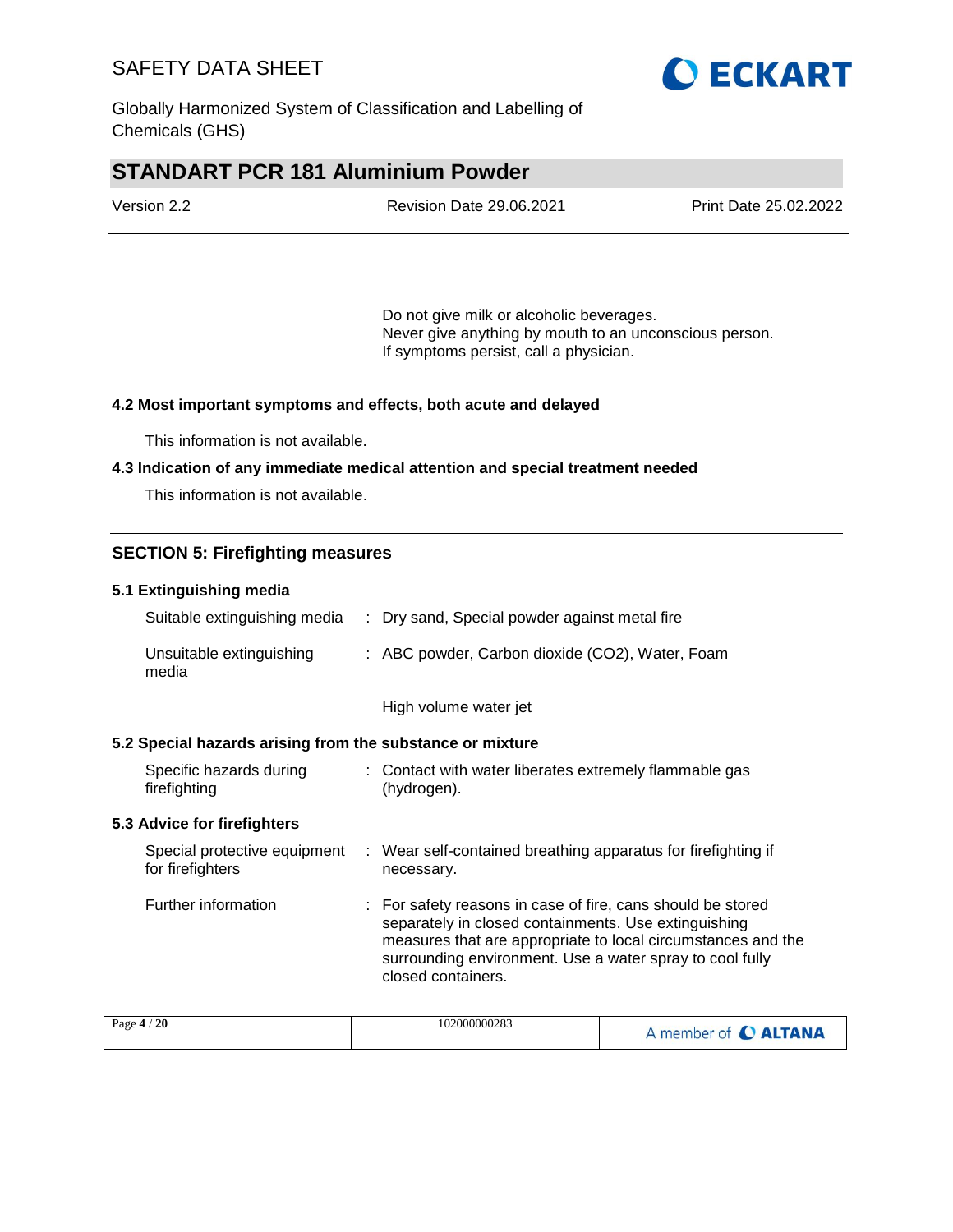Globally Harmonized System of Classification and Labelling of Chemicals (GHS)

# **STANDART PCR 181 Aluminium Powder**

| Version 2.2 | <b>Revision Date 29.06.2021</b> | Print Date 25.02.2022 |
|-------------|---------------------------------|-----------------------|
|             |                                 |                       |

#### **SECTION 6: Accidental release measures**

#### **6.1 Personal precautions, protective equipment and emergency procedures**

| Personal precautions                 | : Use personal protective equipment.<br>Evacuate personnel to safe areas.<br>Avoid dust formation.<br>Remove all sources of ignition.                                                        |
|--------------------------------------|----------------------------------------------------------------------------------------------------------------------------------------------------------------------------------------------|
| <b>6.2 Environmental precautions</b> |                                                                                                                                                                                              |
| Environmental precautions            | : Prevent product from entering drains.<br>Prevent further leakage or spillage if safe to do so.<br>If the product contaminates rivers and lakes or drains inform<br>respective authorities. |

### **6.3 Methods and materials for containment and cleaning up**

| Methods for cleaning up | : Use mechanical handling equipment.<br>Do not use a vacuum cleaner.                                                                                                                                                                                |
|-------------------------|-----------------------------------------------------------------------------------------------------------------------------------------------------------------------------------------------------------------------------------------------------|
|                         | Contain spillage, and then collect with an electrically protected<br>vacuum cleaner or by wet-brushing and place in container for<br>disposal according to local regulations (see section 13).<br>Keep in suitable, closed containers for disposal. |

### **6.4 Reference to other sections**

For personal protection see section 8.

#### **SECTION 7: Handling and storage**

#### **7.1 Precautions for safe handling**

| Advice on safe handling | : Avoid creating dust. Routine housekeeping should be<br>instituted to ensure that dusts do not accumulate on surfaces.<br>Store away from heat. |                                                                                                                            |
|-------------------------|--------------------------------------------------------------------------------------------------------------------------------------------------|----------------------------------------------------------------------------------------------------------------------------|
| Page $5/20$             | 102000000283                                                                                                                                     | <b>THE CONSTRUCTION OF A PARTICULAR CONTROL CONTROL</b> TO A 2005 OF A 2006 A 2006 OF A 2006 OF A 2006 OF A 2006 OF A 2007 |

| Page $5/20$ | 102000000283 | A member of C ALTANA |
|-------------|--------------|----------------------|
|-------------|--------------|----------------------|

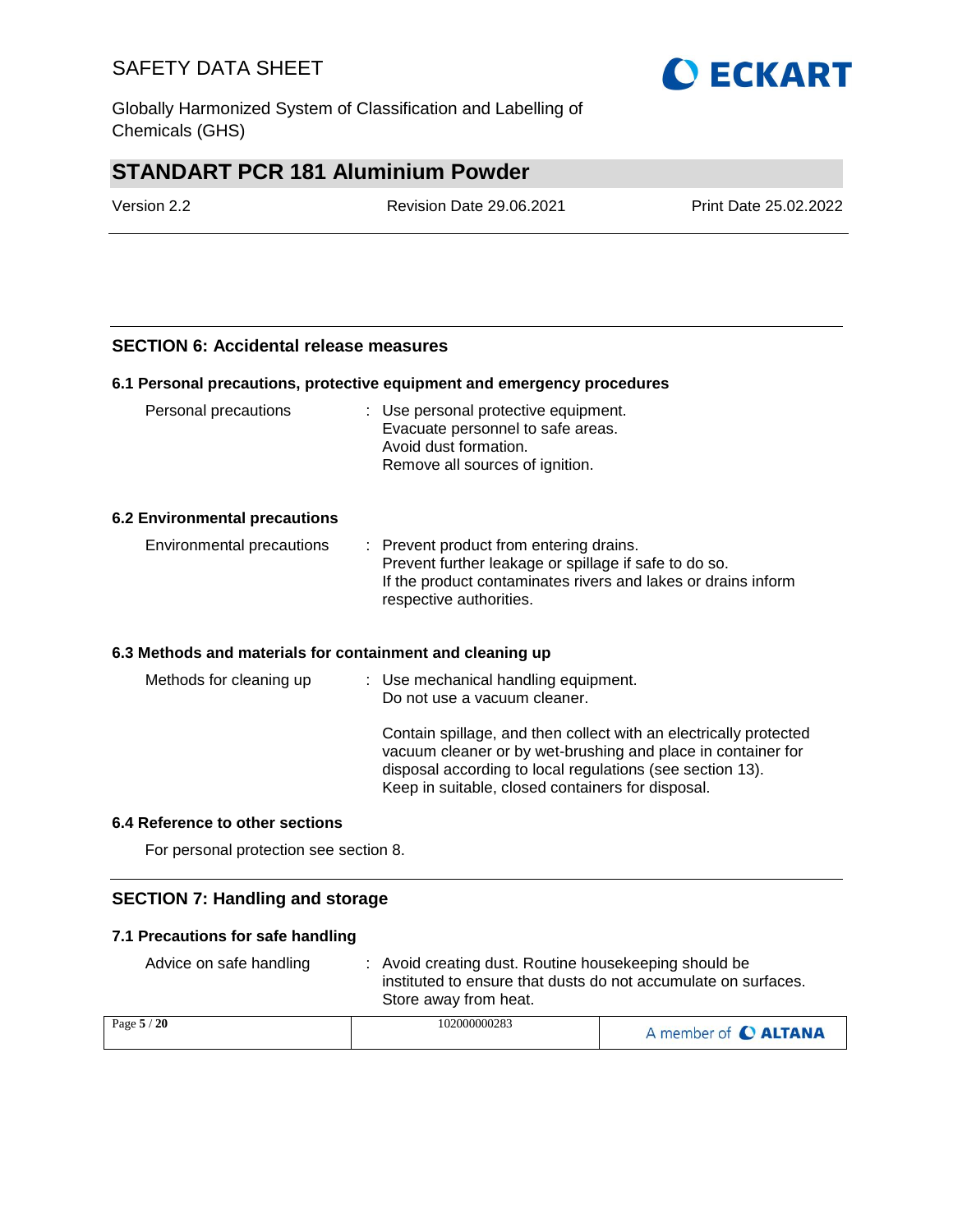

Globally Harmonized System of Classification and Labelling of Chemicals (GHS)

# **STANDART PCR 181 Aluminium Powder** Version 2.2 Revision Date 29.06.2021 Print Date 25.02.2022

| Advice on protection against<br>fire and explosion | For personal protection see section 8. Smoking, eating and<br>drinking should be prohibited in the application area. Open<br>drum carefully as content may be under pressure. Dispose of<br>rinse water in accordance with local and national regulations.<br>: Use explosion-proof equipment. During processing, dust may<br>form explosive mixture in air. Take measures to prevent the<br>build up of electrostatic charge. When transferring from one<br>container to another apply earthing measures and use<br>conductive hose material. |  |
|----------------------------------------------------|------------------------------------------------------------------------------------------------------------------------------------------------------------------------------------------------------------------------------------------------------------------------------------------------------------------------------------------------------------------------------------------------------------------------------------------------------------------------------------------------------------------------------------------------|--|
| Hygiene measures                                   | Provide appropriate exhaust ventilation at places where dust<br>is formed. Keep away from open flames, hot surfaces and<br>sources of ignition.<br>: Wash hands before breaks and at the end of workday.                                                                                                                                                                                                                                                                                                                                       |  |
|                                                    |                                                                                                                                                                                                                                                                                                                                                                                                                                                                                                                                                |  |

### **7.2 Conditions for safe storage, including any incompatibilities**

| Requirements for storage<br>areas and containers |  | : Earthing of containers and apparatuses is essential. Reaction<br>with water liberates extremely flammable gas (hydrogen) Use<br>explosion-proof equipment. Store in original container. Keep<br>containers tightly closed in a cool, well-ventilated place. Keep<br>away from sources of ignition - No smoking. Keep container<br>closed when not in use. |                      |
|--------------------------------------------------|--|-------------------------------------------------------------------------------------------------------------------------------------------------------------------------------------------------------------------------------------------------------------------------------------------------------------------------------------------------------------|----------------------|
|                                                  |  | No smoking. Keep container tightly closed in a dry and well-<br>ventilated place. Electrical installations / working materials<br>must comply with the technological safety standards.                                                                                                                                                                      |                      |
| Further information on<br>storage conditions     |  | : Protect from humidity and water.                                                                                                                                                                                                                                                                                                                          |                      |
| Advice on common storage                         |  | : Do not store together with oxidizing and self-igniting products.<br>Never allow product to get in contact with water during<br>storage. Keep away from oxidizing agents, strongly alkaline<br>and strongly acid materials in order to avoid exothermic<br>reactions.                                                                                      |                      |
| Page 6 / 20                                      |  | 102000000283                                                                                                                                                                                                                                                                                                                                                | A member of C ALTANA |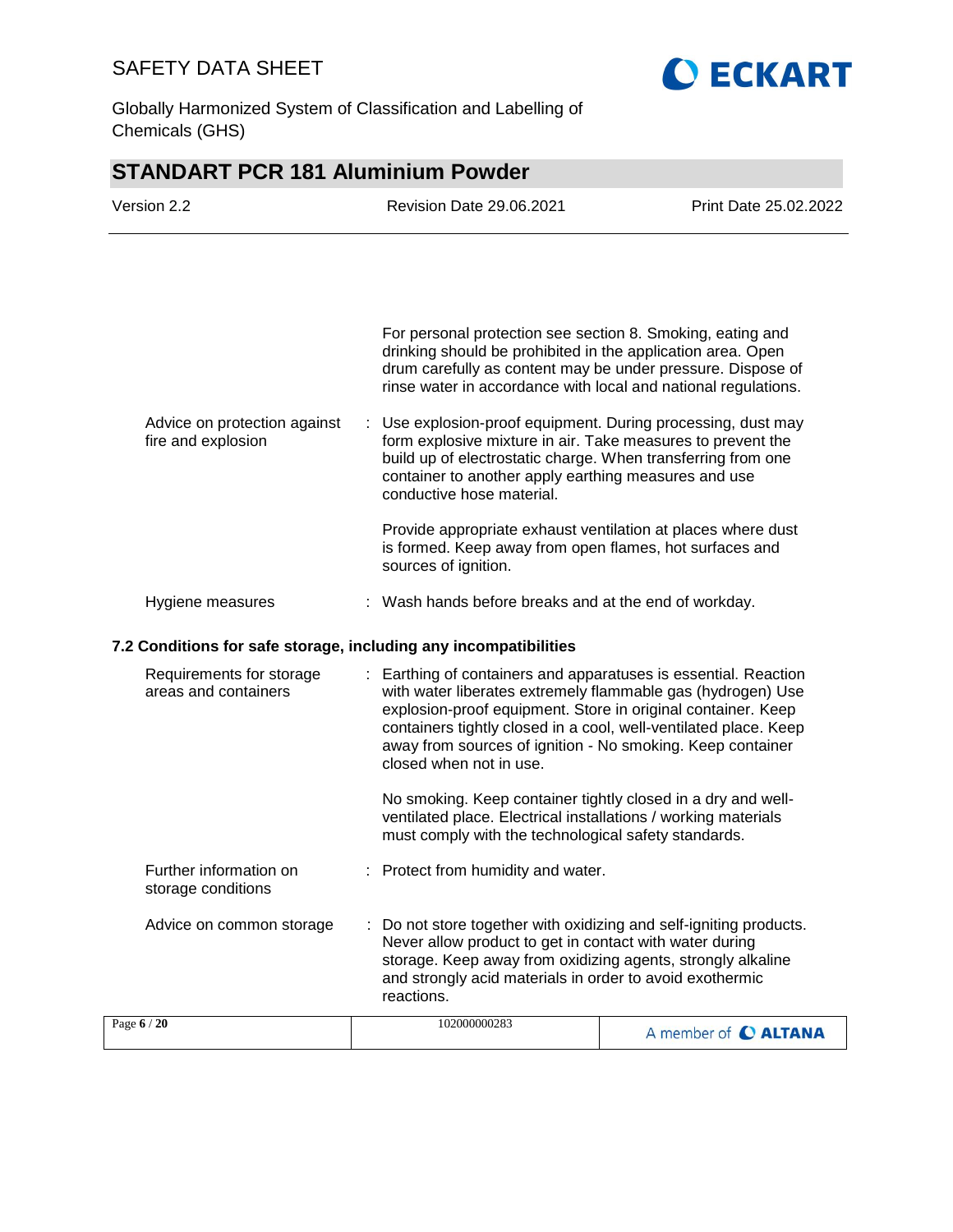

Globally Harmonized System of Classification and Labelling of Chemicals (GHS)

# **STANDART PCR 181 Aluminium Powder**

| Version 2.2 | <b>Revision Date 29.06.2021</b> |  |
|-------------|---------------------------------|--|
|             |                                 |  |
|             |                                 |  |
|             |                                 |  |

Other data : Keep in a dry place. No decomposition if stored and applied as directed.

### **7.3 Specific end use(s)**

This information is not available.

### **SECTION 8: Exposure controls/personal protection**

#### **8.1 Control parameters**

#### **Germany:**

| Components                                 | CAS-No.                                                                                                                                                                    | Value type<br>(Form of<br>exposure) | Control<br>parameters                                                                                                                                | Update     | <b>Basis</b> |  |
|--------------------------------------------|----------------------------------------------------------------------------------------------------------------------------------------------------------------------------|-------------------------------------|------------------------------------------------------------------------------------------------------------------------------------------------------|------------|--------------|--|
| aluminium<br>powder<br>(stabilised)        | 7429-90-5                                                                                                                                                                  | AGW (Inhalable<br>fraction)         | 10 mg/m3                                                                                                                                             | 2014-04-02 | DE TRGS 900  |  |
| Peak-limit: excursion<br>factor (category) |                                                                                                                                                                            | 2; (II)                             |                                                                                                                                                      |            |              |  |
| Further information                        |                                                                                                                                                                            |                                     | Commission for dangerous substances Senate commission for the<br>review of compounds at the work place dangerous for the health<br>(MAK-commission). |            |              |  |
| aluminium<br>powder<br>(stabilised)        | 7429-90-5                                                                                                                                                                  | AGW (Alveolate<br>fraction)         | 1,25 mg/m3                                                                                                                                           | 2014-04-02 | DE TRGS 900  |  |
| Peak-limit: excursion<br>factor (category) |                                                                                                                                                                            | 2; (II)                             |                                                                                                                                                      |            |              |  |
|                                            | Further information<br>Commission for dangerous substancesSenate commission for the<br>review of compounds at the work place dangerous for the health<br>(MAK-commission). |                                     |                                                                                                                                                      |            |              |  |
| silicon<br>dioxide                         | 7631-86-9                                                                                                                                                                  | AGW (Inhalable<br>fraction)         | $4$ mg/m $3$                                                                                                                                         | 2013-09-19 | DE TRGS 900  |  |
|                                            | Further information                                                                                                                                                        |                                     | Senate commission for the review of compounds at the work                                                                                            |            |              |  |
| Page 7 / 20                                |                                                                                                                                                                            |                                     | 102000000283<br>A member of C ALTANA                                                                                                                 |            |              |  |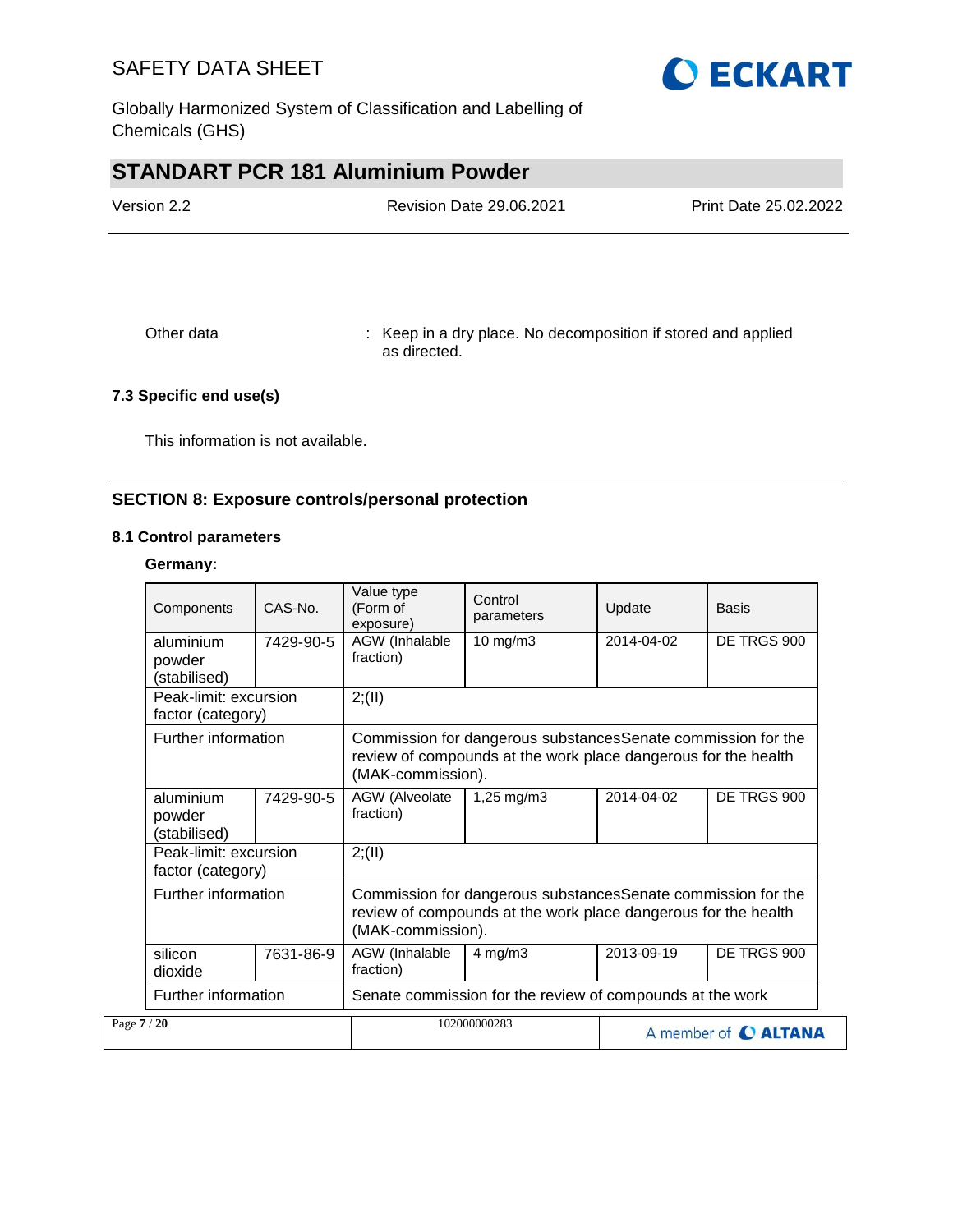

Globally Harmonized System of Classification and Labelling of Chemicals (GHS)

# **STANDART PCR 181 Aluminium Powder**

Version 2.2 Revision Date 29.06.2021 Print Date 25.02.2022

place dangerous for the health (MAK-commission).Colloidal amorphous silica, including pyrogenic silica and in wet processes manufactured silica (precipitated silica, silicagel).When there is compliance with the OEL and biological tolerance values, there is no risk of harming the unborn child

#### **United States of America (USA):**

| Components                          | CAS-No.   | Value type<br>(Form of<br>exposure)                 | Control<br>parameters                  | Update     | Basis                |
|-------------------------------------|-----------|-----------------------------------------------------|----------------------------------------|------------|----------------------|
| aluminium<br>powder<br>(stabilised) | 7429-90-5 | TWA (total dust)                                    | 50 Million particles<br>per cubic foot | 2012-07-01 |                      |
| aluminium<br>powder<br>(stabilised) | 7429-90-5 | <b>TWA</b><br>(Respirable)                          | $5$ mg/m $3$                           | 2013-10-08 |                      |
| aluminium<br>powder<br>(stabilised) | 7429-90-5 | TWA (total dust)                                    | $15 \text{ mg/m}$                      | 2012-07-01 |                      |
| aluminium<br>powder<br>(stabilised) | 7429-90-5 | TWA (total)                                         | 10 mg/m3                               | 2013-10-08 |                      |
| aluminium<br>powder<br>(stabilised) | 7429-90-5 | TWA (respirable<br>fraction)                        | $5 \text{ mg/m}$ 3                     | 2012-07-01 |                      |
| aluminium<br>powder<br>(stabilised) | 7429-90-5 | TWA (respirable<br>fraction)                        | 15 Million particles<br>per cubic foot | 2012-07-01 |                      |
| aluminium<br>powder<br>(stabilised) | 7429-90-5 | PEL (Total dust)                                    | 10 mg/m3                               | 2014-11-26 |                      |
| aluminium<br>powder<br>(stabilised) | 7429-90-5 | PEL (respirable<br>dust fraction)                   | $5$ mg/m $3$                           | 2014-11-26 |                      |
| aluminium<br>powder<br>(stabilised) | 7429-90-5 | <b>TWA</b><br>(Respirable<br>particulate<br>matter) | 1 $mg/m3$                              | 2008-01-01 |                      |
| aluminium                           | 7429-90-5 | <b>TWA</b>                                          | 5 mg/m3                                | 2005-09-01 |                      |
| Page 8 / 20                         |           |                                                     | 102000000283                           |            | A member of C ALTANA |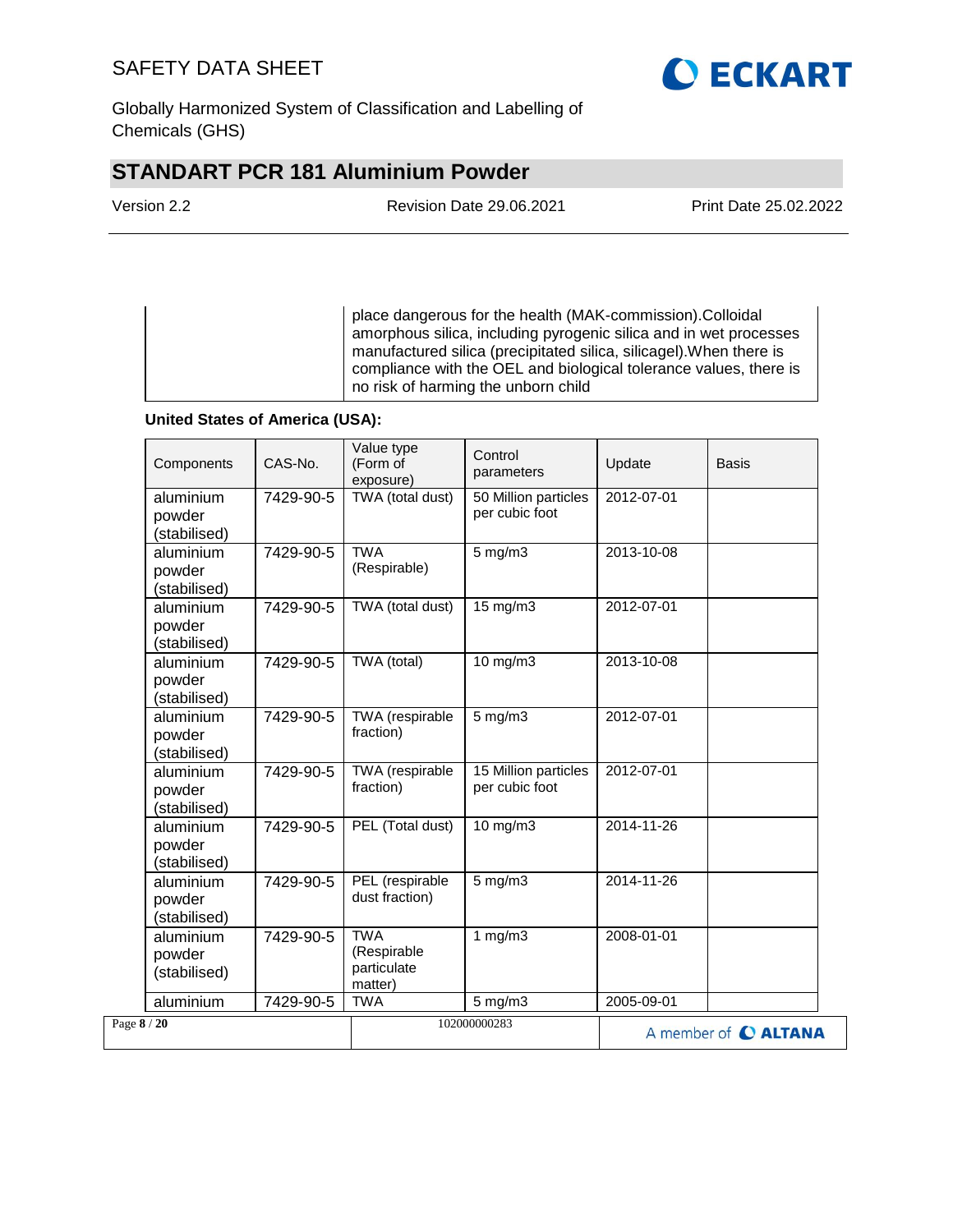

Globally Harmonized System of Classification and Labelling of Chemicals (GHS)

# **STANDART PCR 181 Aluminium Powder**

Version 2.2 Revision Date 29.06.2021 Print Date 25.02.2022

| powder<br>(stabilised)                           |                                                     |                                         |            |                      |
|--------------------------------------------------|-----------------------------------------------------|-----------------------------------------|------------|----------------------|
| aluminium<br>7429-90-5<br>powder<br>(stabilised) | TWA (Total)                                         | $15 \text{ mg/m}$                       | 1989-01-19 |                      |
| aluminium<br>7429-90-5<br>powder<br>(stabilised) | <b>TWA</b><br>(Respirable<br>fraction)              | $5$ mg/m $3$                            | 1989-01-19 |                      |
| aluminium<br>7429-90-5<br>powder<br>(stabilised) | TWA (total dust)                                    | $15 \text{ mg/m}$                       | 2011-07-01 |                      |
| aluminium<br>7429-90-5<br>powder<br>(stabilised) | TWA (respirable<br>fraction)                        | $5$ mg/m $3$                            | 2011-07-01 |                      |
| aluminium<br>7429-90-5<br>powder<br>(stabilised) | <b>TWA</b> (Total<br>dust)                          | $15 \text{ mg/m}$                       | 1989-01-19 |                      |
| aluminium<br>7429-90-5<br>powder<br>(stabilised) | TWA (respirable<br>dust fraction)                   | $5 \text{ mg/m}$                        | 1989-01-19 |                      |
| aluminium<br>7429-90-5<br>powder<br>(stabilised) | TWA (welding<br>fumes)                              | $5$ mg/m $3$                            | 2013-10-08 |                      |
| aluminium<br>7429-90-5<br>powder<br>(stabilised) | TWA (pyro<br>powders)                               | $5$ mg/m $3$                            | 2013-10-08 |                      |
| aluminium<br>7429-90-5<br>powder<br>(stabilised) | <b>TWA</b><br>(Respirable<br>particulate<br>matter) | 1 $mg/m3$                               | 2013-03-01 |                      |
| aluminium<br>7429-90-5<br>powder<br>(stabilised) | <b>TWA (Fumes)</b>                                  | $5 \overline{\mathrm{mg}} / \mathrm{m}$ | 1989-01-19 |                      |
| aluminium<br>7429-90-5<br>powder<br>(stabilised) | PEL (Welding<br>fumes)                              | $5$ mg/m $3$                            | 2017-10-02 |                      |
| aluminium<br>7429-90-5<br>powder<br>(stabilised) | PEL (Pyro<br>powders)                               | $5$ mg/m $3$                            | 2017-10-02 |                      |
| Page 9 / 20                                      |                                                     | 102000000283                            |            | A member of C ALTANA |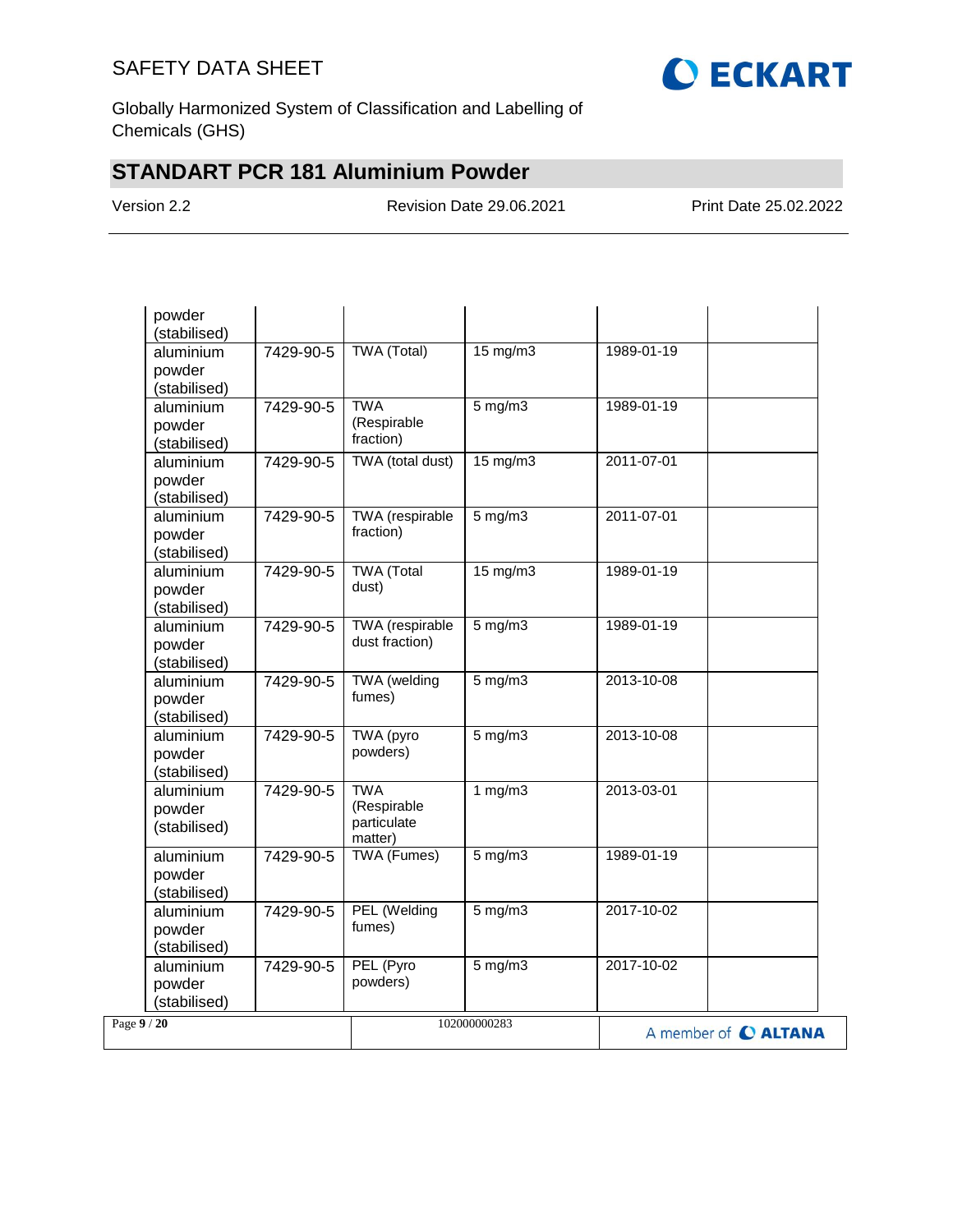

Globally Harmonized System of Classification and Labelling of Chemicals (GHS)

# **STANDART PCR 181 Aluminium Powder**

| Version 2.2 | <b>Revision Date 29.06.2021</b> | Print Date 25.02.2022 |
|-------------|---------------------------------|-----------------------|
|             |                                 |                       |

| silicon<br>dioxide | 7631-86-9 | TWA (Dust) | 20 Million particles<br>per cubic foot | 2012-07-01 |  |
|--------------------|-----------|------------|----------------------------------------|------------|--|
| silicon<br>dioxide | 7631-86-9 | TWA (Dust) | 80 mg/m3 /<br>%SiO <sub>2</sub>        | 2012-07-01 |  |
| silicon<br>dioxide | 7631-86-9 | TWA        | $6 \text{ mg/m}$ 3                     | 2013-10-08 |  |
| silicon<br>dioxide | 7631-86-9 | PEL        | $6 \text{ mg/m}$ 3                     | 2014-11-26 |  |

#### **8.2 Exposure controls**

| Personal protective equipment |                |                                                                                                                                                                                     |
|-------------------------------|----------------|-------------------------------------------------------------------------------------------------------------------------------------------------------------------------------------|
| Eye protection                | $\mathbb{R}^n$ | Face-shield                                                                                                                                                                         |
|                               |                | Tightly fitting safety goggles                                                                                                                                                      |
| Hand protection               |                |                                                                                                                                                                                     |
| Material                      |                | Leather                                                                                                                                                                             |
| Glove length                  |                | Long sleeve gloves                                                                                                                                                                  |
| <b>Remarks</b>                | ÷              | Leather gloves<br>The choice of an appropriate glove does not only depend on<br>its material but also on other quality features and is different<br>from one producer to the other. |
|                               |                | The suitability for a specific workplace should be discussed<br>with the producers of the protective gloves.                                                                        |
| Skin and body protection      | ÷              | Anti-static and fire resistant protective clothing. DIN EN<br>11612; EN 533; EN 1149-1. Anti-static safety shoes.                                                                   |

| '20<br>Page $10/$ | 102000000283 | <b>ALTANA</b><br>member of |
|-------------------|--------------|----------------------------|
|                   |              |                            |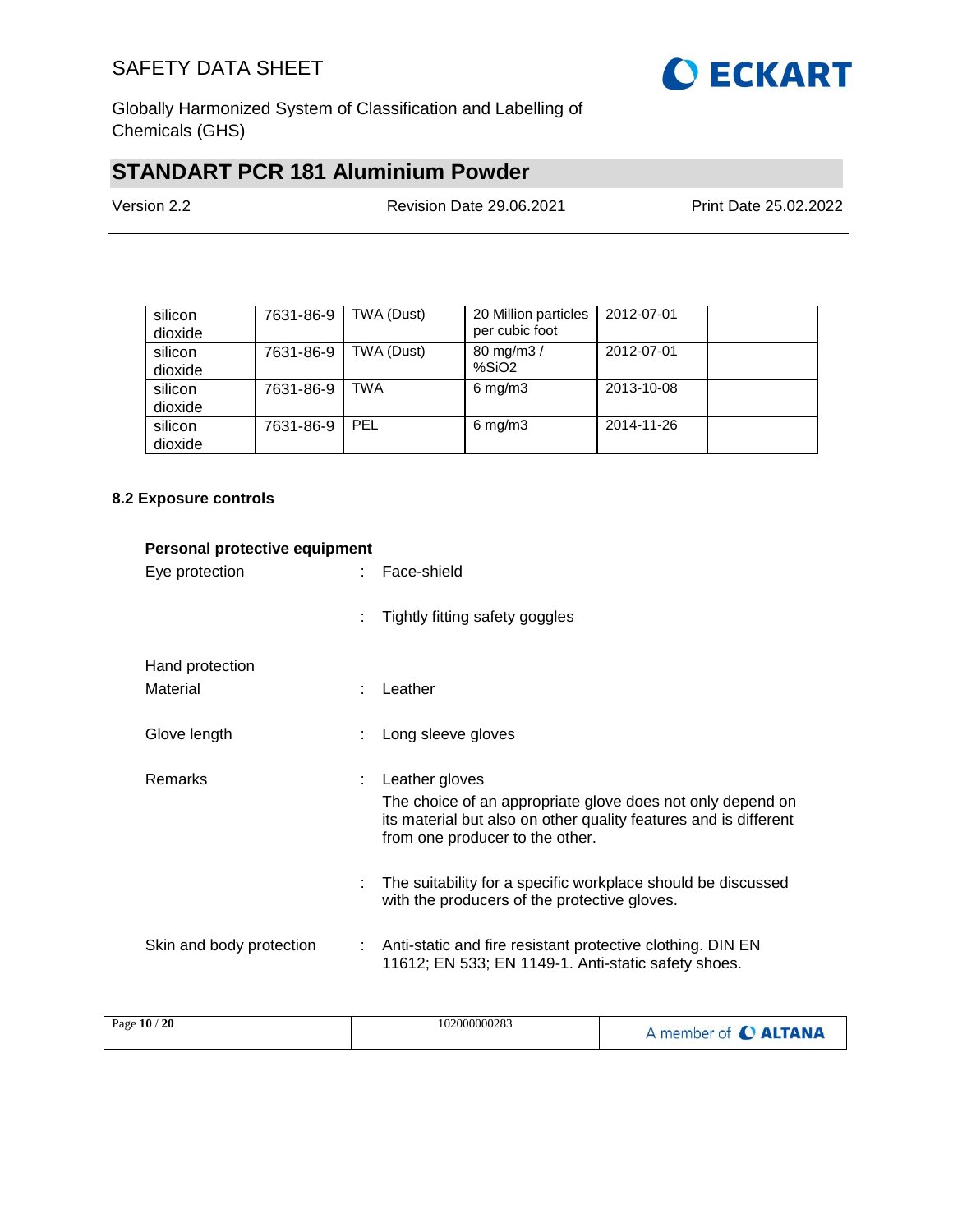

Globally Harmonized System of Classification and Labelling of Chemicals (GHS)

| <b>STANDART PCR 181 Aluminium Powder</b> |  |                                                                                                                   |                       |
|------------------------------------------|--|-------------------------------------------------------------------------------------------------------------------|-----------------------|
| Version 2.2                              |  | <b>Revision Date 29.06.2021</b>                                                                                   | Print Date 25.02.2022 |
|                                          |  |                                                                                                                   |                       |
|                                          |  | Dust impervious protective suit                                                                                   |                       |
|                                          |  | Choose body protection according to the amount and<br>concentration of the dangerous substance at the work place. |                       |
| Respiratory protection<br>requires.      |  | Use suitable breathing protection if workplace concentration                                                      |                       |
|                                          |  | Breathing apparatus with filter.<br>P1 filter                                                                     |                       |
| <b>Environmental exposure controls</b>   |  |                                                                                                                   |                       |
| General advice                           |  |                                                                                                                   |                       |
|                                          |  | Prevent product from entering drains.<br>Prevent further leakage or spillage if safe to do so.                    |                       |
|                                          |  | If the product contaminates rivers and lakes or drains inform<br>respective authorities.                          |                       |
| Water                                    |  | The product should not be allowed to enter drains, water<br>courses or the soil.                                  |                       |
|                                          |  |                                                                                                                   |                       |

### **SECTION 9: Physical and chemical properties**

### **9.1 Information on basic physical and chemical properties**

| Appearance | : powder                                      |
|------------|-----------------------------------------------|
| Colour     | : silver                                      |
| Odour      | : odourless                                   |
| pH         | : substance/mixture is non-soluble (in water) |

| Page 11 / 20 | 102000000283 | A member of C ALTANA |
|--------------|--------------|----------------------|
|              |              |                      |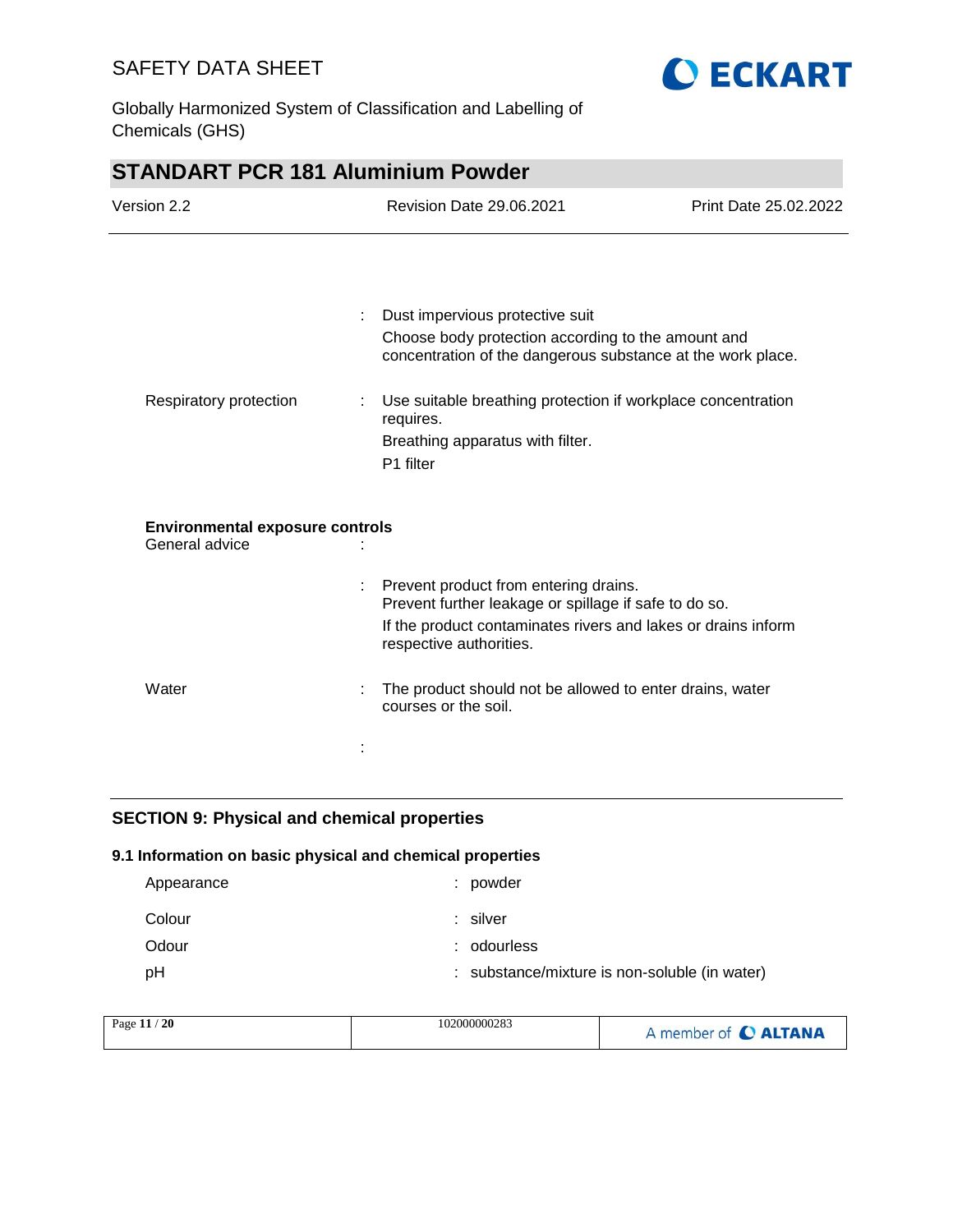Globally Harmonized System of Classification and Labelling of Chemicals (GHS)

# **STANDART PCR 181 Aluminium Powder**

| Version 2.2 | <b>Revision Date 29.06.2021</b> | Print Date 25.02.2022 |
|-------------|---------------------------------|-----------------------|
|             |                                 |                       |

**O ECKART** 

| Melting point/freezing point           | 660 °C              |
|----------------------------------------|---------------------|
| Boiling point/boiling range            | 2467 °C             |
| Flash point                            | No data available   |
| <b>Bulk density</b>                    | No data available   |
| Flammability (solid, gas)              | No data available   |
| Smoldering temperature                 | $>230$ °C           |
| Auto-flammability                      | No data available   |
| Upper explosion limit                  | No data available   |
| Lower explosion limit                  | $30$ g/m $3$        |
|                                        |                     |
| Vapour pressure                        | No data available   |
| Density                                | : $2,5$ g/cm3 (ca.) |
| Water solubility                       | No data available   |
| Miscibility with water                 | immiscible          |
| Solubility in other solvents           | No data available   |
| Partition coefficient: n-octanol/water | No data available   |
| Ignition temperature                   | 340 °C              |
| Thermal decomposition                  | No data available   |
| Viscosity, dynamic                     | No data available   |
| Viscosity, kinematic                   | No data available   |
| Flow time                              |                     |

### **9.2 Other information**

No data available

| Page 12 / 20 | 102000000283 | A member of <b>C ALTANA</b> |
|--------------|--------------|-----------------------------|
|--------------|--------------|-----------------------------|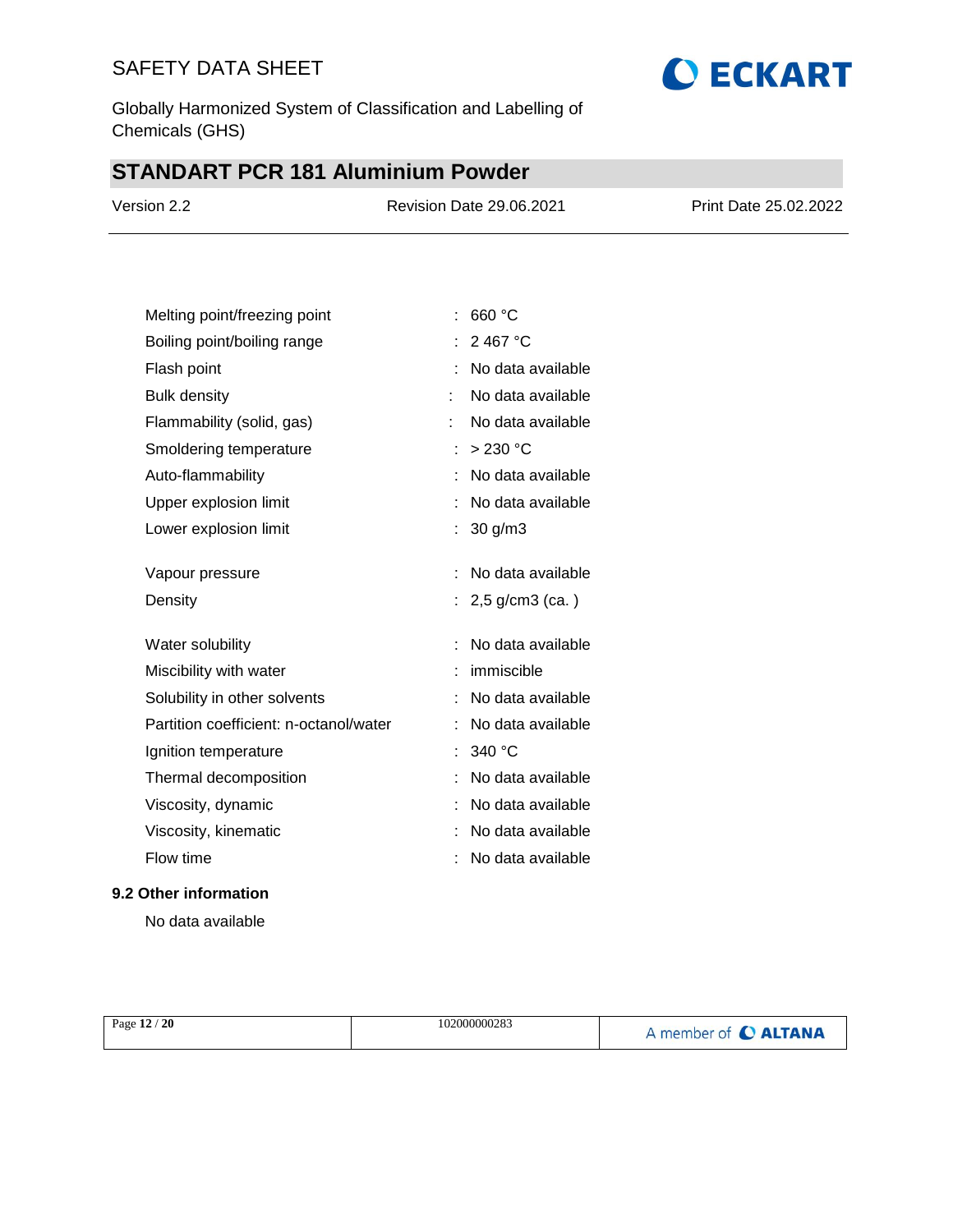Globally Harmonized System of Classification and Labelling of Chemicals (GHS)

# **STANDART PCR 181 Aluminium Powder**

Version 2.2 Revision Date 29.06.2021 Print Date 25.02.2022

### **SECTION 10: Stability and reactivity**

#### **10.1 Reactivity**

No decomposition if stored and applied as directed.

#### **10.2 Chemical stability**

No decomposition if stored and applied as directed.

#### **10.3 Possibility of hazardous reactions**

| Hazardous reactions | : Contact with acids and alkalis may release hydrogen. |
|---------------------|--------------------------------------------------------|
|                     | No decomposition if stored and applied as directed.    |
|                     | Dust may form explosive mixture in air.                |

### **10.4 Conditions to avoid**

| Conditions to avoid | : Heat, flames and sparks. |
|---------------------|----------------------------|
|                     |                            |

#### **10.5 Incompatible materials**

| Materials to avoid | : Acids          |
|--------------------|------------------|
|                    | Bases            |
|                    | Oxidizing agents |
|                    | Water            |

#### **10.6 Hazardous decomposition products**

| Hazardous decomposition<br>products | : No data available |
|-------------------------------------|---------------------|
| Other information                   | : No data available |

#### **SECTION 11: Toxicological information**

#### **11.1 Information on toxicological effects**

| 20<br>Page $13/$ | 102000000283 | A member of <b>C ALTANA</b> |
|------------------|--------------|-----------------------------|
|------------------|--------------|-----------------------------|

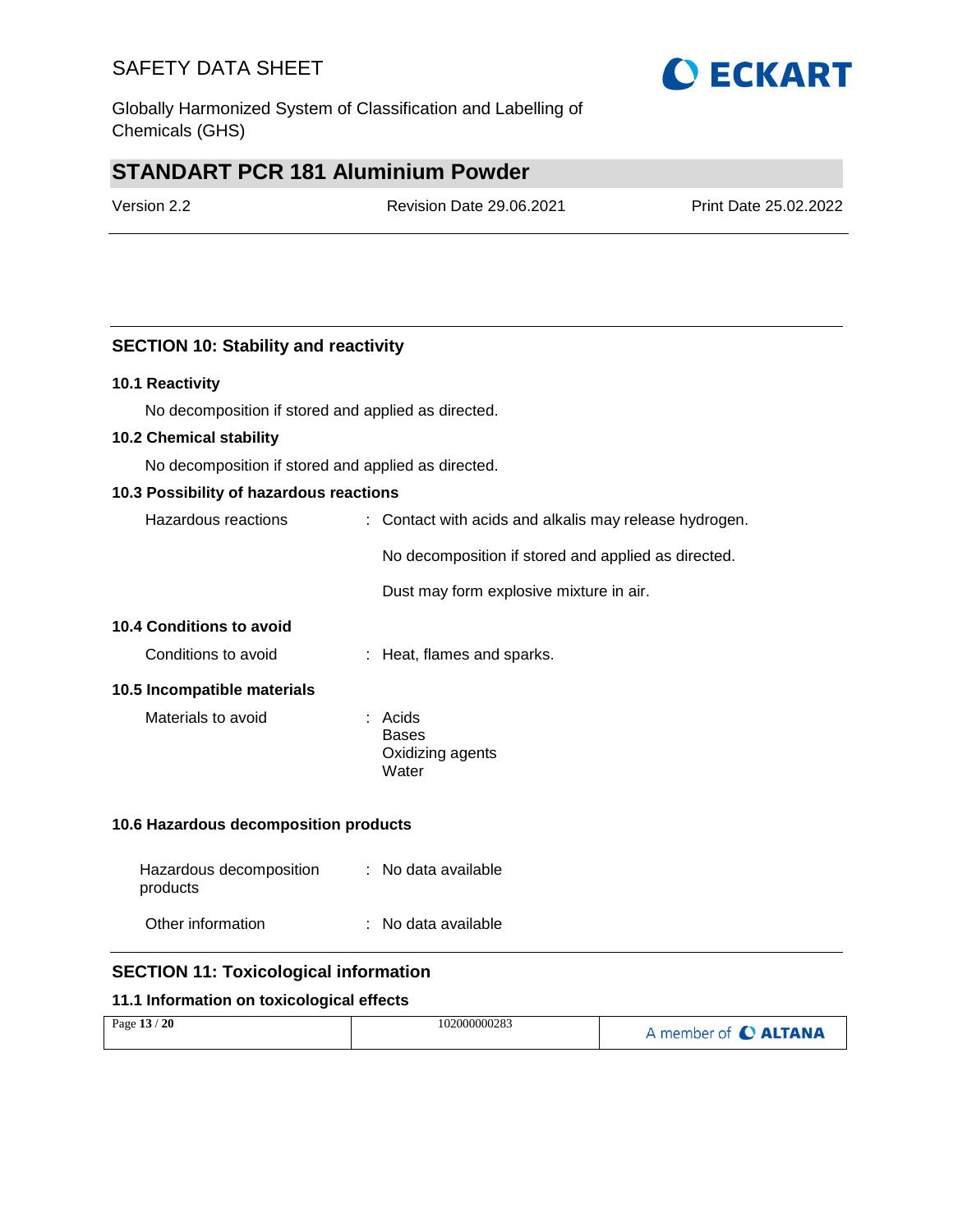

# **STANDART PCR 181 Aluminium Powder**

| Version 2.2 | Revision Date 29.06.2021 | Print Date 25.02.2022 |
|-------------|--------------------------|-----------------------|
|             |                          |                       |

### **Acute toxicity**

| Components:                               |                              |
|-------------------------------------------|------------------------------|
| silicon dioxide :<br>Acute oral toxicity  | : LD50 Rat: 5 000 mg/kg      |
|                                           | Mouse: 15 000 mg/kg          |
| Acute inhalation toxicity                 | : Rat: $0,139 \text{ mg/l}$  |
|                                           | Exposure time: 4 h           |
| Acute dermal toxicity                     | : LD50 Rabbit: > 5 000 mg/kg |
| <b>Skin corrosion/irritation</b>          |                              |
| No data available                         |                              |
| Serious eye damage/eye irritation         |                              |
| No data available                         |                              |
| <b>Respiratory or skin sensitisation</b>  |                              |
| No data available                         |                              |
| Carcinogenicity                           |                              |
| No data available                         |                              |
| <b>Toxicity to reproduction/fertility</b> |                              |

| Page $14/20$<br>102000000283 | A member of C ALTANA |
|------------------------------|----------------------|
|------------------------------|----------------------|

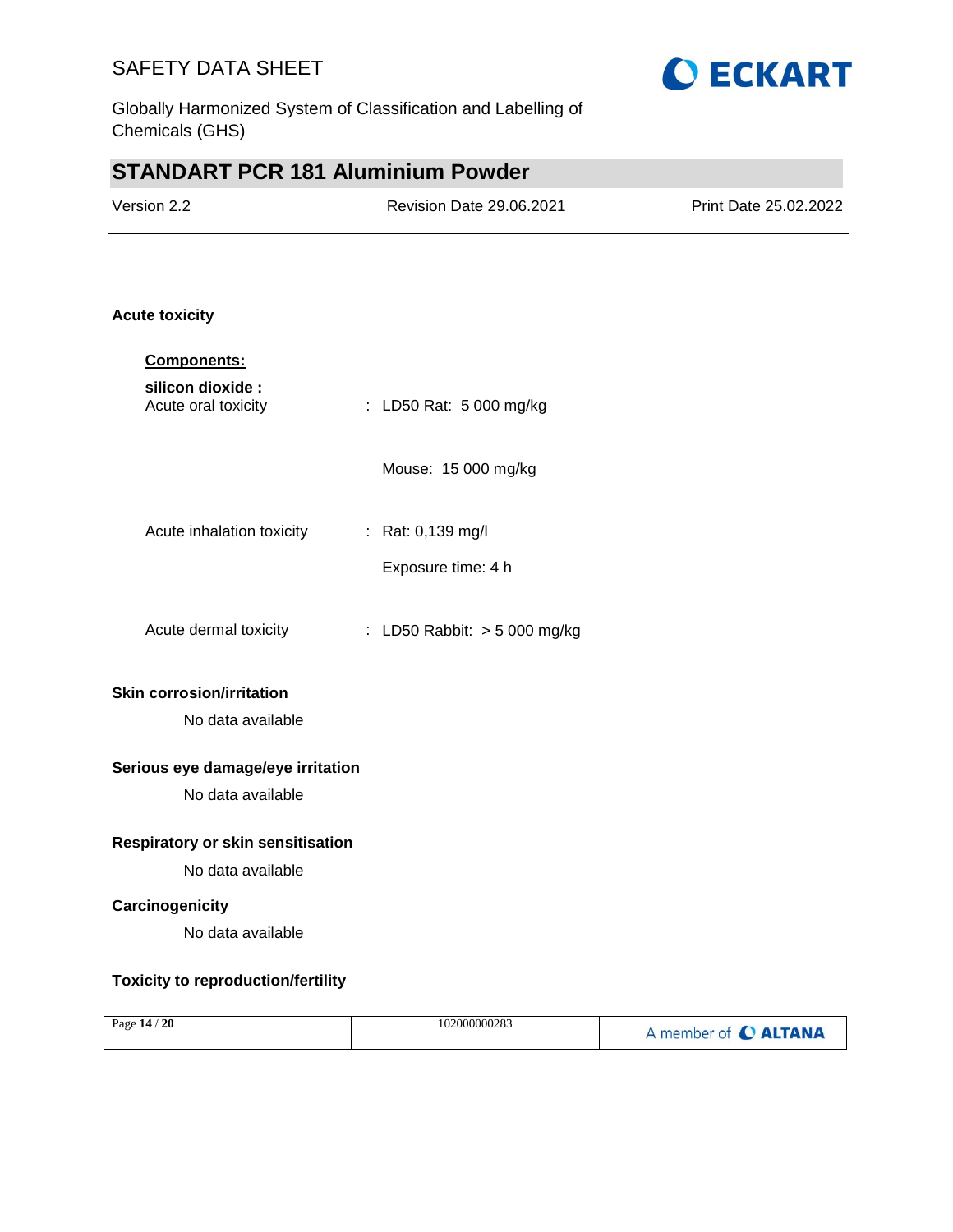

Globally Harmonized System of Classification and Labelling of Chemicals (GHS)

# **STANDART PCR 181 Aluminium Powder**

Revision Date 29.06.2021 Print Date 25.02.2022

No data available

### **Reprod.Tox./Development/Teratogenicity**

No data available

#### **STOT - single exposure**

No data available

#### **STOT - repeated exposure**

No data available

#### **Aspiration toxicity**

No data available

#### **Further information**

#### **Product**

No data available

#### **SECTION 12: Ecological information**

### **12.1 Toxicity**

### **Components:**

### **silicon dioxide (7631-86-9) :**

| Toxicity to daphnia and other | : (Daphnia (water flea)): $7600$ mg/l       |
|-------------------------------|---------------------------------------------|
| aquatic invertebrates         |                                             |
| Toxicity to algae             | : (Chlorella pyrenoidosa (aglae)): 440 mg/l |
|                               | Exposure time: 72 h                         |

| Page $15/$<br>- 20 | 102000000283 | A member of C ALTANA |
|--------------------|--------------|----------------------|
|                    |              |                      |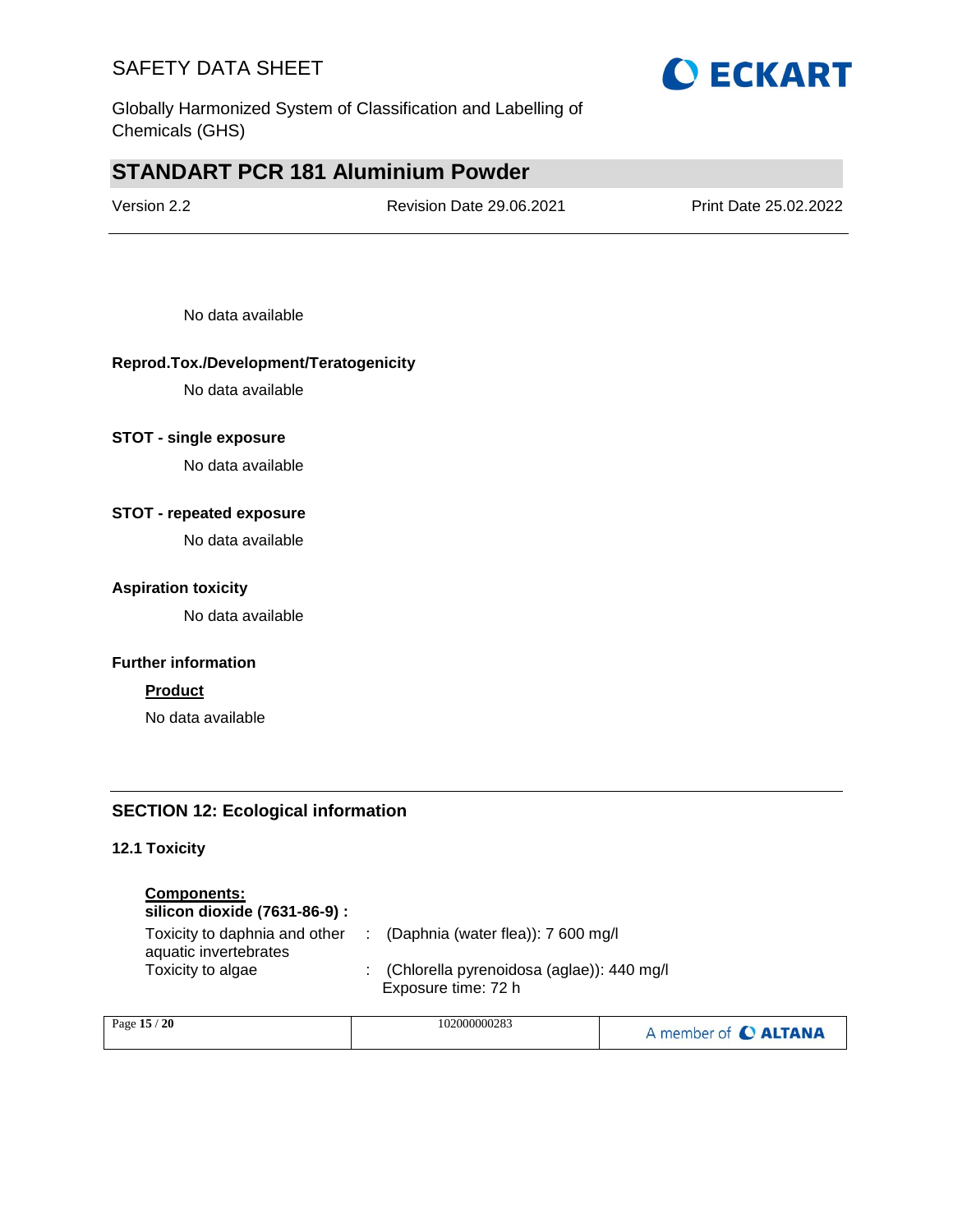

Globally Harmonized System of Classification and Labelling of Chemicals (GHS)

# **STANDART PCR 181 Aluminium Powder**

| Version 2.2 |  |
|-------------|--|
|-------------|--|

Revision Date 29.06.2021 Print Date 25.02.2022

### **12.2 Persistence and degradability**

No data available

#### **12.3 Bioaccumulative potential**

No data available

#### **12.4 Mobility in soil**

No data available

#### **12.5 Results of PBT and vPvB assessment**

No data available

#### **12.6 Other adverse effects**

#### **Product:**

Additional ecological information : No data available

### **SECTION 13: Disposal considerations**

#### **13.1 Waste treatment methods**

| Product                | : Do not dispose of waste into sewer.<br>Do not contaminate ponds, waterways or ditches with<br>chemical or used container.<br>Send to a licensed waste management company. |                      |
|------------------------|-----------------------------------------------------------------------------------------------------------------------------------------------------------------------------|----------------------|
| Contaminated packaging | : Empty remaining contents.<br>Dispose of as unused product.                                                                                                                |                      |
| Page 16 / 20           | 102000000283                                                                                                                                                                | A member of C ALTANA |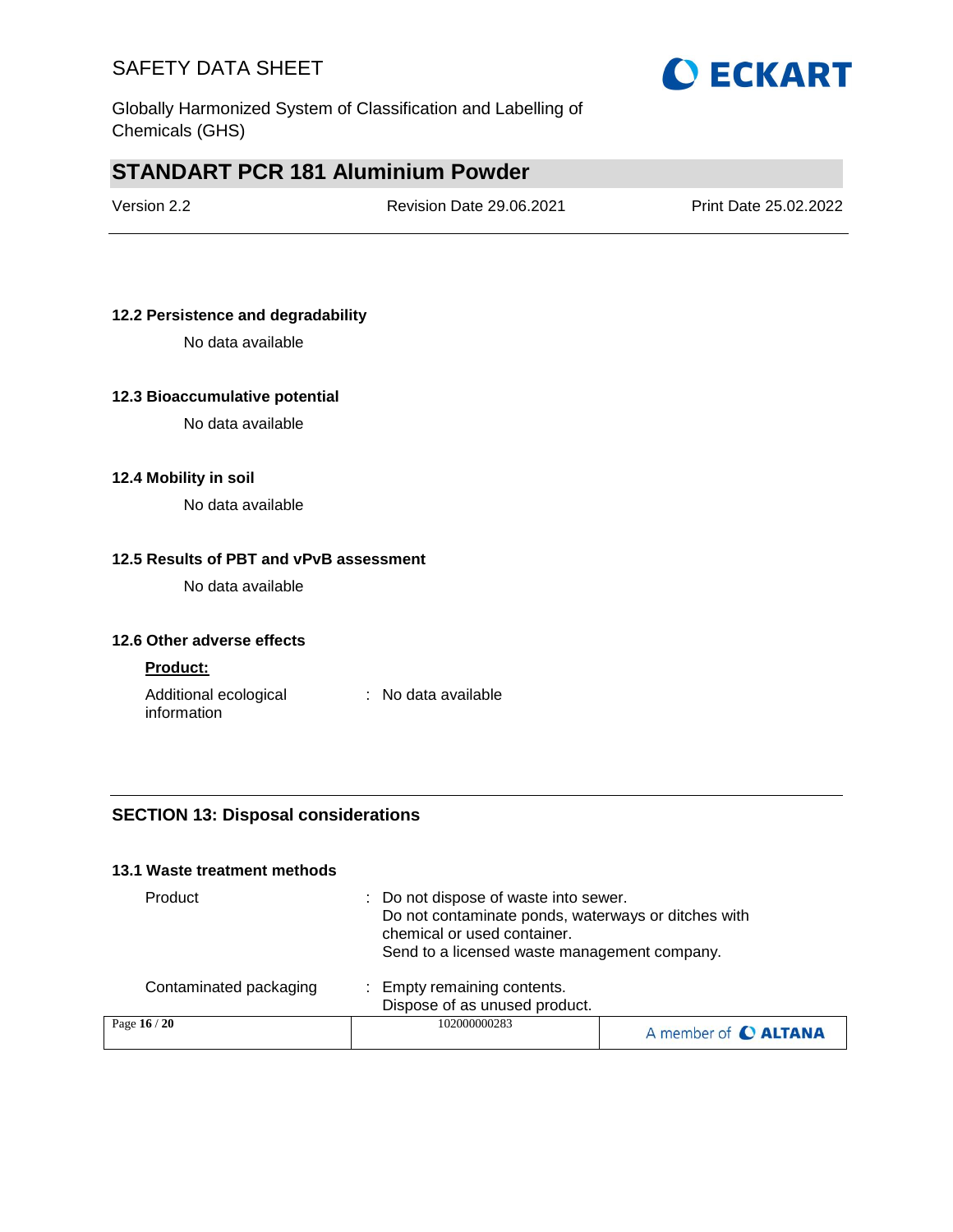

Globally Harmonized System of Classification and Labelling of Chemicals (GHS)

# **STANDART PCR 181 Aluminium Powder**

| Version 2.2 | <b>Revision Date 29.06.2021</b> | Print Date 25.02.2022 |
|-------------|---------------------------------|-----------------------|
|             |                                 |                       |

Do not re-use empty containers. Do not burn, or use a cutting torch on, the empty drum.

### **SECTION 14: Transport information**

| 14.1 UN number              |                            |                      |
|-----------------------------|----------------------------|----------------------|
| <b>ADR</b>                  | : 1309                     |                      |
| <b>TDG</b>                  | 1309                       |                      |
| <b>CFR</b>                  | 1309                       |                      |
| <b>IMDG</b>                 | 1309                       |                      |
| <b>IATA</b>                 | : 1309                     |                      |
| 14.2 Proper shipping name   |                            |                      |
| <b>ADR</b>                  | : ALUMINIUM POWDER, COATED |                      |
| <b>TDG</b>                  | : ALUMINUM POWDER, COATED  |                      |
| <b>CFR</b>                  | : ALUMINUM POWDER, COATED  |                      |
| <b>IMDG</b>                 | : ALUMINIUM POWDER, COATED |                      |
| <b>IATA</b>                 | : ALUMINIUM POWDER, COATED |                      |
| 14.3 Transport hazard class |                            |                      |
| <b>ADR</b>                  | : 4.1                      |                      |
| <b>TDG</b>                  | : 4.1                      |                      |
| <b>CFR</b>                  | : 4.1                      |                      |
| <b>IMDG</b>                 | : 4.1                      |                      |
| <b>IATA</b>                 | : 4.1                      |                      |
| 14.4 Packing group          |                            |                      |
| <b>ADR</b>                  |                            |                      |
| Packaging group             | $\pm$ 11                   |                      |
| <b>Classification Code</b>  | $\therefore$ F3            |                      |
| Page 17 / 20                | 102000000283               | A member of C ALTANA |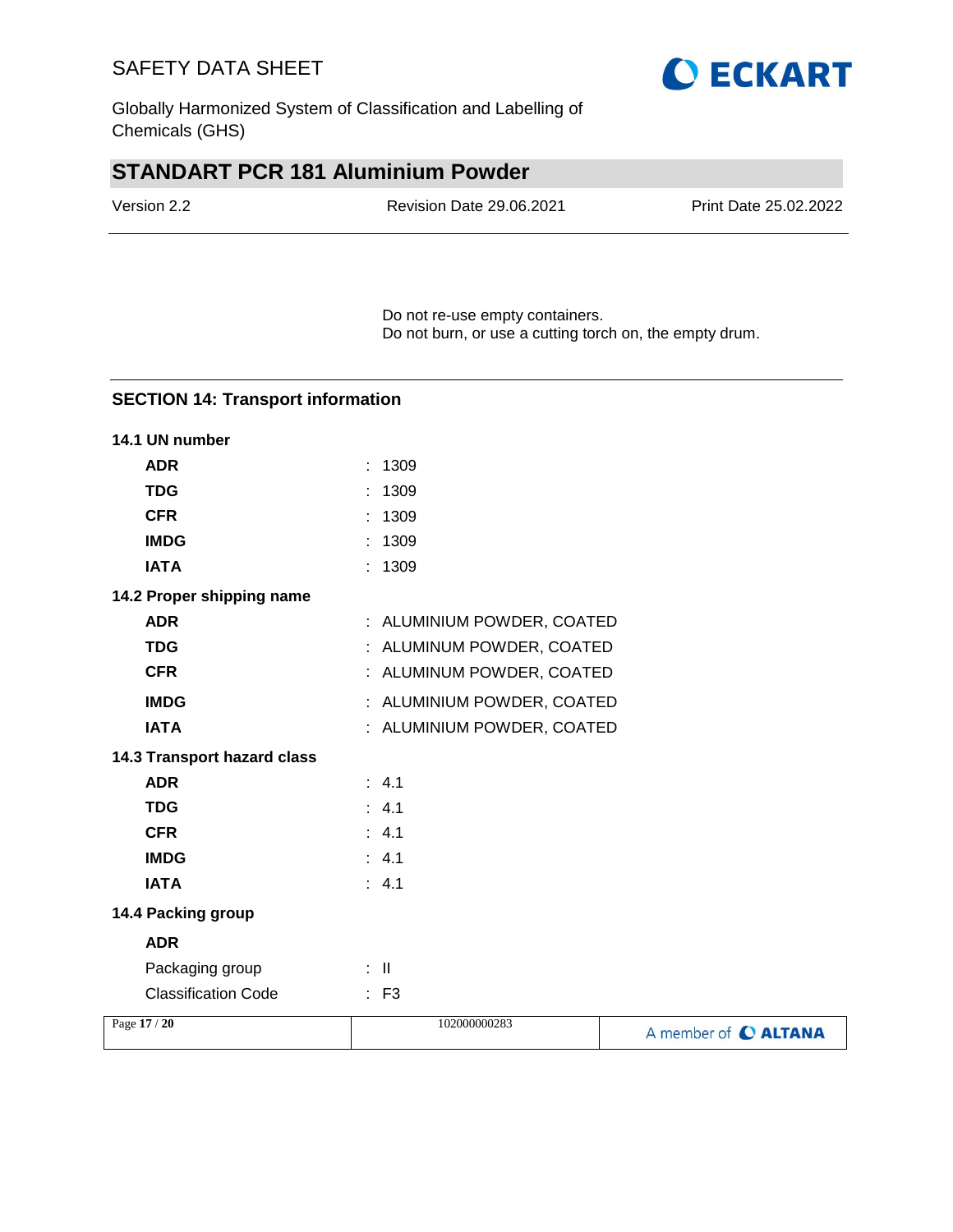

Globally Harmonized System of Classification and Labelling of Chemicals (GHS)

# **STANDART PCR 181 Aluminium Powder**

| Version 2.2 | <b>Revision Date 29.06.2021</b> | <b>Print Date 25.02.2022</b> |
|-------------|---------------------------------|------------------------------|
|             |                                 |                              |

| Hazard Identification Number                |    | : 40             |
|---------------------------------------------|----|------------------|
| Labels                                      |    | : 4.1            |
| Tunnel restriction code                     |    | : (E)            |
| <b>TDG</b>                                  |    |                  |
| Packaging group                             | t. | $\mathbf{I}$     |
| Labels                                      |    | $\therefore$ 4.1 |
| <b>CFR</b>                                  |    |                  |
| Packaging group                             |    | : II             |
| Labels                                      |    | : 4.1            |
| <b>IMDG</b>                                 |    |                  |
| Packaging group                             | t  | - 11             |
| Labels                                      |    | : 4.1            |
| <b>EmS Number</b>                           |    | : F-G, S-G       |
| <b>IATA</b>                                 |    |                  |
| Packing instruction (cargo<br>aircraft)     |    | : 448            |
| Packing instruction<br>(passenger aircraft) |    | : 445            |
| Packing instruction (LQ)                    |    | : Y441           |
| Packaging group                             |    | Ш                |
| Labels                                      |    | : 4.1            |
|                                             |    |                  |

#### **14.5 Environmental hazards**

#### **14.6 Special precautions for user**

### **IMDG Code- segregation group:**

**:** IMDG Code segregation group 15 - Powdered metals

| Page 18 / 20 | 102000000283 | A member of C ALTANA |
|--------------|--------------|----------------------|
|              |              |                      |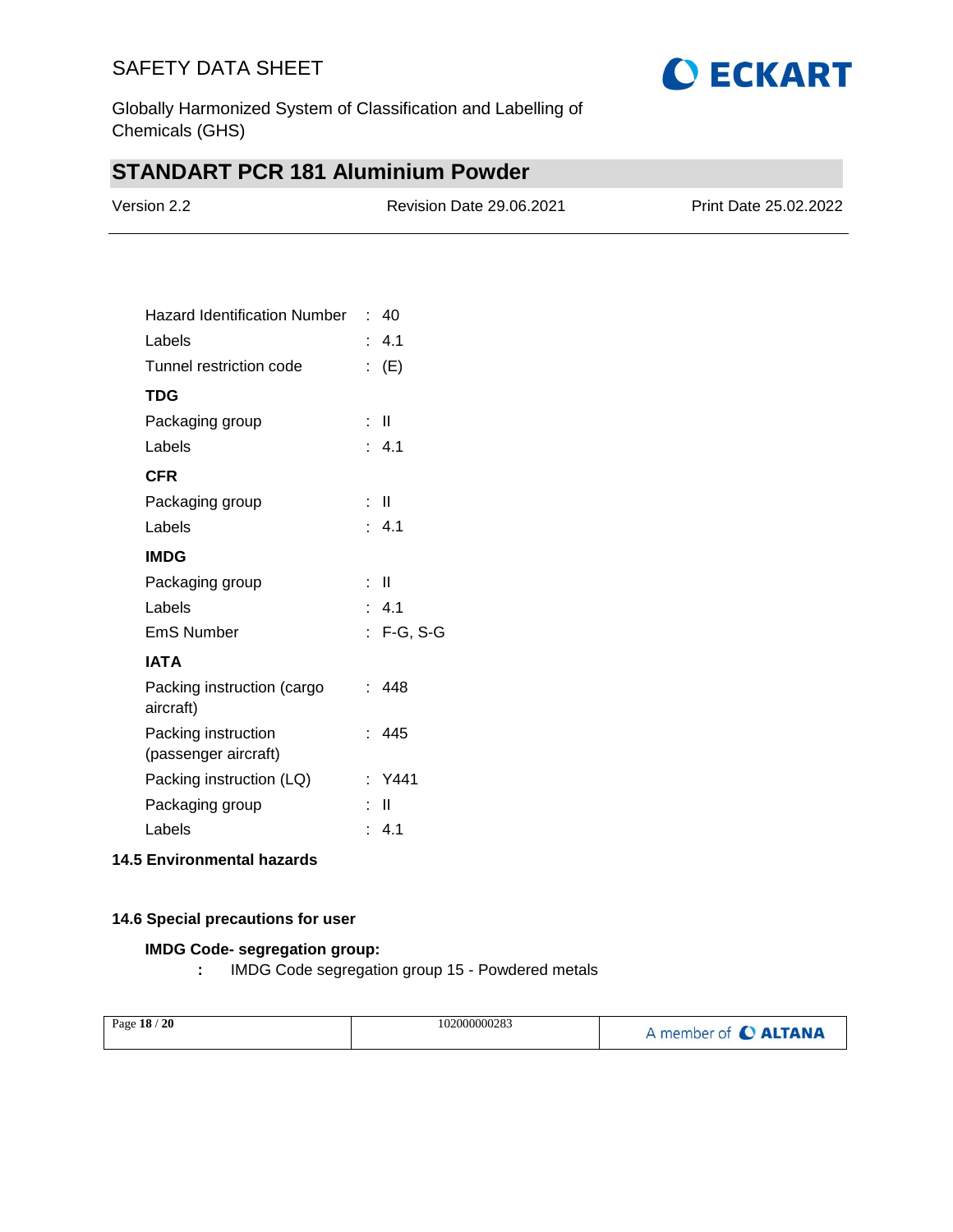Globally Harmonized System of Classification and Labelling of Chemicals (GHS)

# **STANDART PCR 181 Aluminium Powder**

| Version 2.2 | <b>Revision Date 29.06.2021</b> | Print Date 25.02.2022 |
|-------------|---------------------------------|-----------------------|
|             |                                 |                       |

### **14.7 Transport in bulk according to Annex II of MARPOL 73/78 and the IBC Code**

No data available

### **SECTION 15: Regulatory information**

#### **15.1 Safety, health and environmental regulations/legislation specific for the substance or mixture**

| REACH - Candidate List of Substances of Very High<br>Concern for Authorisation (Article 59). | $:$ Not applicable |
|----------------------------------------------------------------------------------------------|--------------------|
| Regulation (EC) No 1005/2009 on substances that<br>deplete the ozone layer                   | $:$ Not applicable |
| Regulation (EC) No 850/2004 on persistent organic<br>pollutants                              | $:$ Not applicable |

#### **15.2 Chemical safety assessment**

No data available

### **SECTION 16: Other information**

#### **Full text of H-Statements**

| H <sub>228</sub> | : Flammable solid.             |
|------------------|--------------------------------|
| H303             | : May be harmful if swallowed. |

The information provided in this Safety Data Sheet is correct to the best of our knowledge, information and belief at the date of its publication. The information given is designed only as a guidance for safe handling, use, processing, storage, transportation, disposal and release and is not to be considered a warranty or quality specification. The information relates only to the

|--|